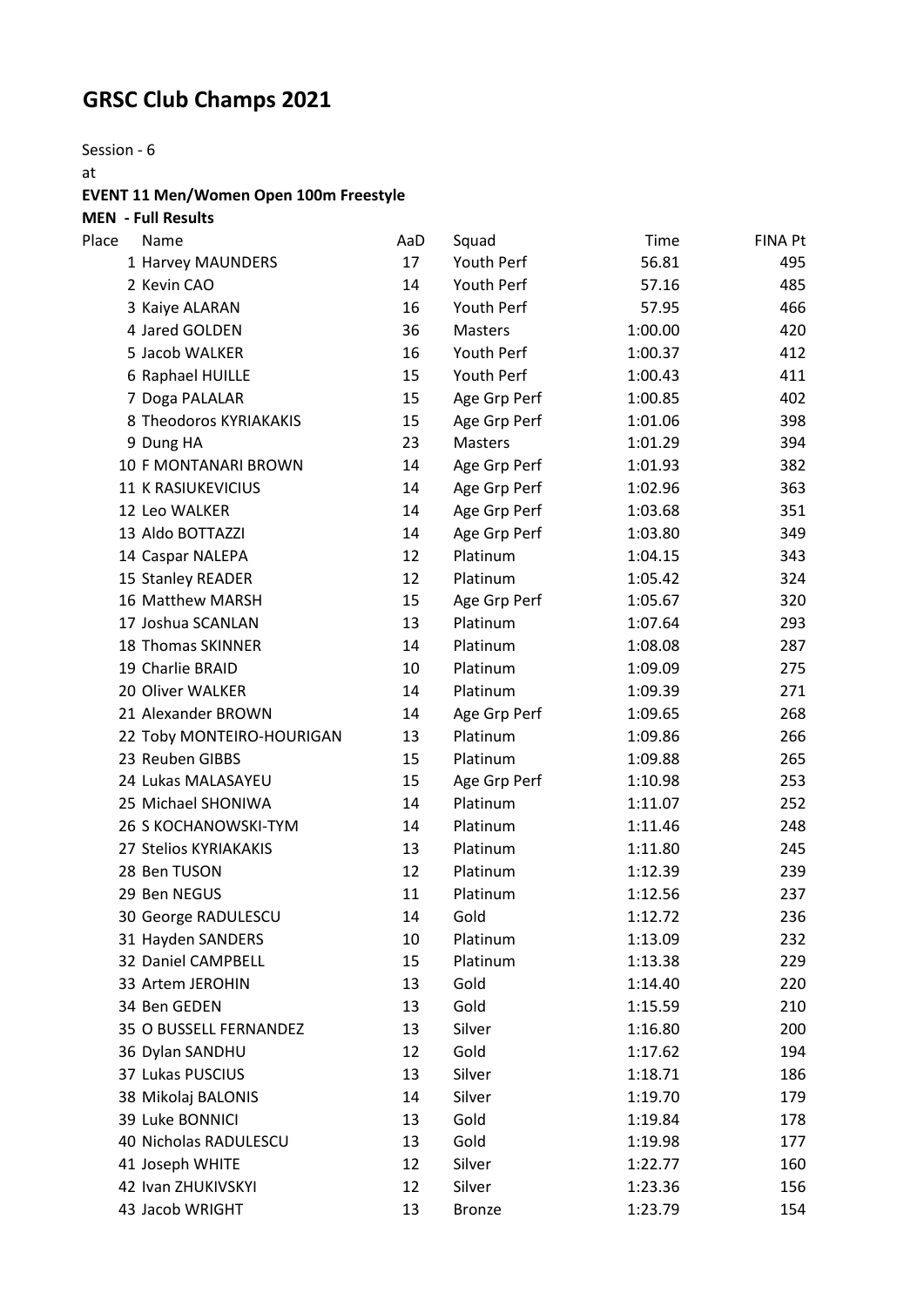| 44 Matthew SAINSBURY  | 12 | Silver        | 1:24.39 | 151 |
|-----------------------|----|---------------|---------|-----|
| 45 Simeon ZHECHEV     | 12 | Gold          | 1:25.72 | 144 |
| 46 Valentino BONO     | 11 | Silver        | 1:27.00 | 137 |
| 47 Leo MAROS          | 10 | <b>Bronze</b> | 1:29.92 | 124 |
| 48 Rory TYNAN         | 11 | Silver        | 1:30.05 | 124 |
| 49 Aaron CHEN         | 10 | <b>Bronze</b> | 1:30.31 | 123 |
| 50 Alexander SIGETI   | 13 | Silver        | 1:32.55 | 114 |
| 51 Spiros KYRIAKAKIS  | 10 | <b>Bronze</b> | 1:34.51 | 107 |
| 52 Witold KUPIJAJ     | 14 | <b>Bronze</b> | 1:36.01 | 102 |
| 53 Dhruv RAUT         | 11 | <b>Bronze</b> | 1:36.68 | 100 |
| 54 C BALLANTYNE-EVANS | 11 | <b>Bronze</b> | 1:41.59 | 86  |
| 55 Michael MIHAYLOV   | 13 | <b>Bronze</b> | 1:43.30 | 82  |
| 56 Andrey POLYARUSH   | 11 | <b>Bronze</b> | 1:44.15 | 80  |
| 57 Dylan MOODY        | 10 | <b>Bronze</b> | 1:48.44 | 71  |
| 58 Rupert DENNISON    | 13 | <b>Bronze</b> | 1:50.04 | 68  |
| 59 James DENNISON     | 12 | <b>Bronze</b> | 1:50.46 | 67  |
| 60 Dexter REEVES      | 11 | <b>Bronze</b> | 1:51.47 | 65  |

#### **WOMEN - Full Results**

| <b>Place</b><br><b>Name</b> | AaD | <b>Squad</b> | <b>Time</b> | <b>FINA Pt</b> |
|-----------------------------|-----|--------------|-------------|----------------|
| 1 Annabella COTTRELL        | 15  | Youth Perf   | 1:01.04     | 557            |
| 2 Annie SANDERS             | 14  | Youth Perf   | 1:01.56     | 543            |
| 3 Erica MCGLINCHEY          | 15  | Youth Perf   | 1:02.65     | 515            |
| 4 Martyna KARABACZ          | 13  | Youth Perf   | 1:03.58     | 493            |
| 5 Zoe EVERETT               | 15  | Youth Perf   | 1:03.75     | 489            |
| 6 Emilija VERBAITYTE        | 17  | Youth Perf   | 1:05.55     | 450            |
| 7 Hannah RAYNER             | 16  | Youth Perf   | 1:05.63     | 448            |
| 8 Millie ATKINSON           | 14  | Age Grp Perf | 1:08.00     | 403            |
| 9 Elisabeth HUILLE          | 14  | Age Grp Perf | 1:08.05     | 402            |
| 10 Danai LAKATOS            | 15  | Youth Perf   | 1:08.32     | 397            |
| 11 Jessica EVERETT          | 13  | Age Grp Perf | 1:08.48     | 395            |
| 12 Natasha GREER            | 14  | Age Grp Perf | 1:08.50     | 394            |
| 13 Ella-Louise DOYLE        | 15  | Age Grp Perf | 1:08.95     | 387            |
| 14 Isla TURNER              | 11  | Platinum     | 1:09.67     | 375            |
| 15 Iris MACK                | 13  | Platinum     | 1:09.81     | 372            |
| 16 Andrea PEREIRA GIL       | 13  | Platinum     | 1:11.05     | 353            |
| 17 Sara MANEVA              | 14  | Platinum     | 1:12.21     | 336            |
| 18 Ella GREER               | 12  | Platinum     | 1:13.10     | 324            |
| 19 Isobel SIGETI            | 15  | Age Grp Perf | 1:13.19     | 323            |
| 20 Veronique CROZET         | 12  | Platinum     | 1:13.40     | 320            |
| 21   CARDONA ZAPATA         | 12  | Platinum     | 1:13.49     | 319            |
| 22 Violet TURNER            | 11  | Platinum     | 1:13.67     | 317            |
| 23 Silvia MURESAN           | 12  | Platinum     | 1:14.28     | 309            |
| 24 Emilia COTTRELL          | 14  | Platinum     | 1:14.47     | 307            |
| 25 Betsy HEWITT             | 12  | Platinum     | 1:14.50     | 306            |
| 26 Nina MOODY               | 13  | Platinum     | 1:15.72     | 292            |
| 27 Isla TAYLOR              | 13  | Platinum     | 1:16.82     | 279            |
| 28 Abbie NELSON             | 12  | Gold         | 1:17.61     | 271            |
| 29 Felicity TRUST           | 13  | Gold         | 1:18.98     | 257            |
| 30 Isabel BRAND             | 11  | Silver       | 1:19.05     | 256            |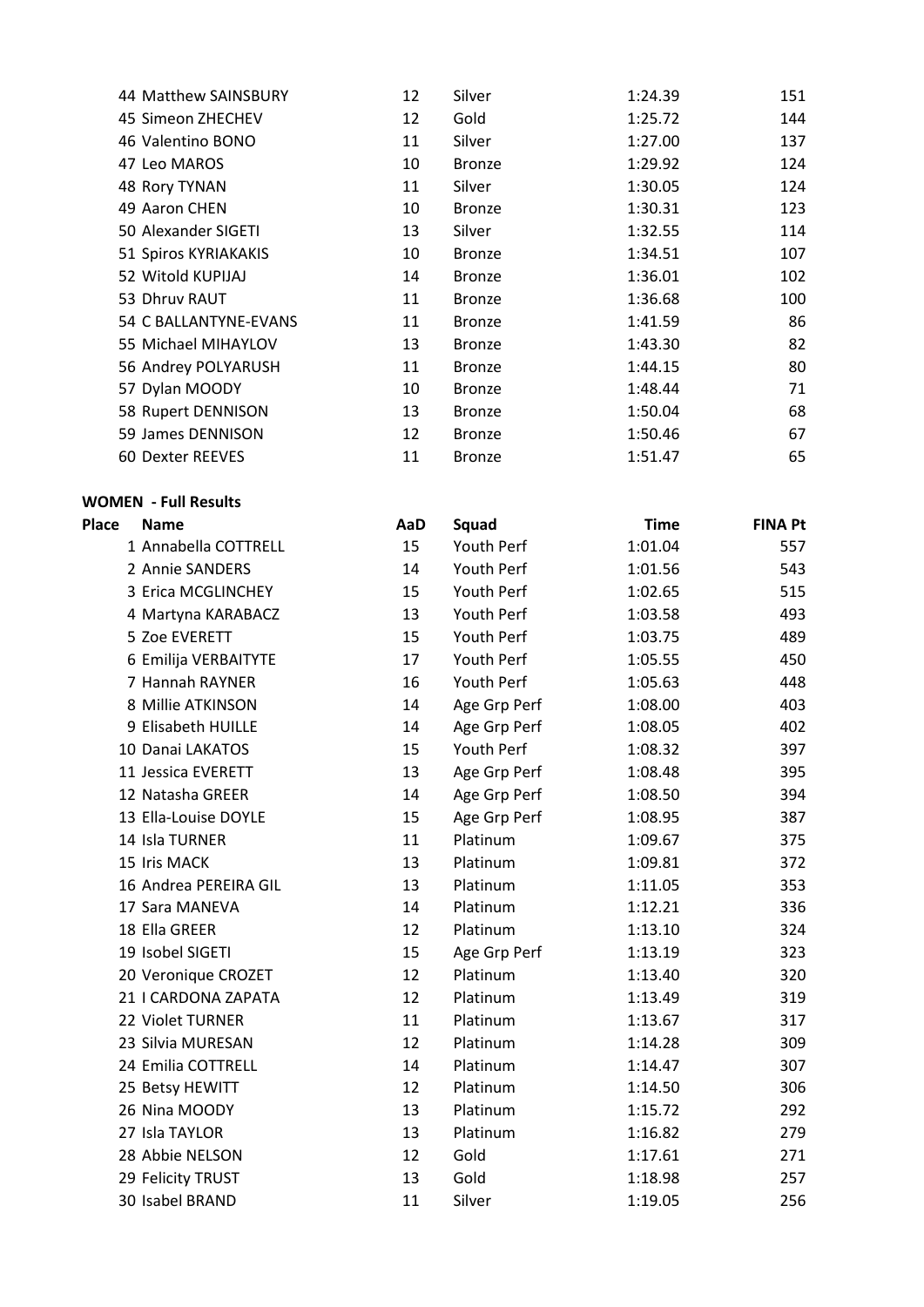| 31 Kiana GLES             | 13 | Gold          | 1:19.10 | 256 |
|---------------------------|----|---------------|---------|-----|
| 32 Malika BURROWS         | 14 | Gold          | 1:19.45 | 253 |
| 33 Ava-Mai CLEMENT        | 12 | Gold          | 1:19.67 | 250 |
| 34 Sophia GAYDUK          | 12 | Gold          | 1:19.75 | 250 |
| 35 Felicity JOHNSON       | 12 | Silver        | 1:20.06 | 247 |
| 36 Emer TYNAN             | 14 | Silver        | 1:21.64 | 233 |
| 37 Soahasina RAMANOELINA  | 13 | Platinum      | 1:21.71 | 232 |
| 38 Sofia LUCCHINI         | 11 | Silver        | 1:22.52 | 225 |
| 39 Isabelle BAILEY        | 12 | Silver        | 1:22.74 | 224 |
| 40 Constance KNIGHT       | 12 | Silver        | 1:23.14 | 220 |
| 41 Amy LOISON             | 13 | Silver        | 1:23.16 | 220 |
| 42 Lola GARSIDE           | 12 | Silver        | 1:23.18 | 220 |
| 43 Alexis JOHNSON         | 12 | Silver        | 1:24.71 | 208 |
| 44 Nelia LUBARR           | 12 | Silver        | 1:25.90 | 200 |
| 45 Lucy RAMSOOK           | 11 | <b>Bronze</b> | 1:26.63 | 195 |
| 46 Alice WALKER           | 11 | Silver        | 1:26.75 | 194 |
| 47 Sofia DOYLE            | 11 | Silver        | 1:27.41 | 189 |
| <b>48 Sive ABRAHAM</b>    | 13 | Silver        | 1:28.42 | 183 |
| 49 Isabella PETTIPAS      | 12 | <b>Bronze</b> | 1:29.53 | 176 |
| 50 Zafra GILL             | 13 | Silver        | 1:30.16 | 173 |
| 51 Sophie FOSH            | 12 | Silver        | 1:30.58 | 170 |
| 52 Elsa WALDRON           | 10 | <b>Bronze</b> | 1:31.25 | 166 |
| 53 Tara VAN DEN BERG      | 13 | Silver        | 1:31.48 | 165 |
| 54 Alice HUILLE           | 11 | <b>Bronze</b> | 1:34.14 | 152 |
| 55 Isabelle HEALY         | 9  | <b>Bronze</b> | 1:34.38 | 150 |
| 56 Helena CAO             | 8  | <b>Bronze</b> | 1:36.57 | 140 |
| 57 Hannah SCHELFTHOUT     | 11 | <b>Bronze</b> | 1:38.03 | 134 |
| 58 Sophie DEARSLEY        | 10 | <b>Bronze</b> | 1:38.46 | 132 |
| 59 Saoirse WATMOUGH-PRICE | 10 | <b>Bronze</b> | 1:38.62 | 132 |
| 60 Elizabeth SANDERS      | 9  | <b>Bronze</b> | 1:38.71 | 131 |
| 61 Milena RYBALKINA       | 10 | <b>Bronze</b> | 1:39.19 | 130 |
| 62 Amber GILL             | 12 | <b>Bronze</b> | 1:41.86 | 120 |
| 63 Sophie SANDHU          | 10 | <b>Bronze</b> | 1:44.36 | 111 |

## **EVENT 12 Men/Women Open 200m IM**

## **MEN - Full Results**

| Place | Name                | AaD | Squad          | Time    | FINA Pt |
|-------|---------------------|-----|----------------|---------|---------|
|       | 1 Harvey MAUNDERS   | 17  | Youth Perf     | 2:18.91 | 491     |
|       | 2 Kaiye ALARAN      | 16  | Youth Perf     | 2:28.37 | 403     |
|       | 3 Dung HA           | 23  | <b>Masters</b> | 2:28.73 | 400     |
|       | 4 F MONTANARI BROWN | 14  | Age Grp Perf   | 2:29.61 | 393     |
|       | 5 Jacob WALKER      | 16  | Youth Perf     | 2:31.76 | 376     |
|       | 6 Raphael HUILLE    | 15  | Youth Perf     | 2:37.26 | 338     |
|       | 7 Doga PALALAR      | 15  | Age Grp Perf   | 2:37.68 | 336     |
|       | 8 Aldo BOTTAZZI     | 14  | Age Grp Perf   | 2:38.16 | 333     |
|       | 9 K RASIUKEVICIUS   | 14  | Age Grp Perf   | 2:39.03 | 327     |
|       | 10 Stanley READER   | 12  | Platinum       | 2:39.52 | 324     |
|       | 11 Leo WALKER       | 14  | Age Grp Perf   | 2:41.96 | 310     |
|       | 12 Caspar NALEPA    | 12  | Platinum       | 2:42.64 | 306     |
|       | 13 Oliver WALKER    | 14  | Platinum       | 2:45.08 | 292     |
|       |                     |     |                |         |         |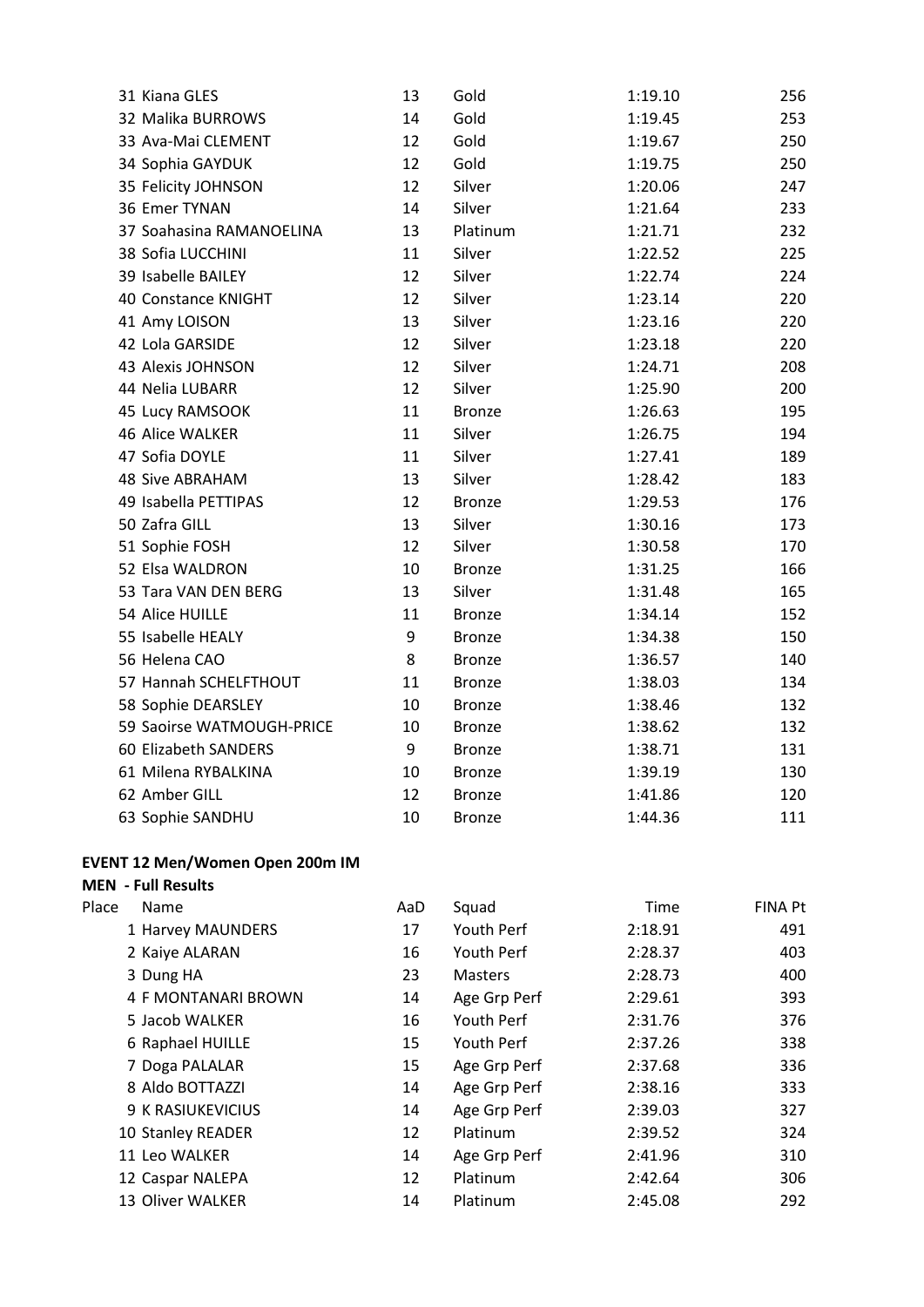| 15 | Age Grp Perf | 2:46.04   | 287 |
|----|--------------|-----------|-----|
| 15 | Age Grp Perf | 2:47.51   | 280 |
| 15 | Platinum     | 2:48.89   | 273 |
| 10 | Platinum     | 2:49.90   | 268 |
| 13 | Platinum     | 2:51.55   | 260 |
| 14 | Platinum     | 2:52.68   | 255 |
| 14 | Age Grp Perf | 2:54.31   | 248 |
| 14 | Platinum     | 2:55.10   | 245 |
| 15 | Age Grp Perf | 2:55.90   | 242 |
| 12 | Platinum     | 2:56.33   | 240 |
| 11 | Platinum     | 2:58.78   | 230 |
| 13 | Platinum     | 2:59.04   | 229 |
| 14 | Platinum     | 3:03.20   | 214 |
| 10 | Platinum     | 3:04.09   | 211 |
| 13 | Gold         | 3:15.20   | 177 |
| 13 | Gold         | 3:17.92   | 169 |
| 13 | Silver       | 3:18.40   | 168 |
| 12 | Gold         | 3:19.26   | 166 |
| 12 | Silver       | 3:23.53   | 156 |
| 13 | Gold         | 3:29.24   | 143 |
| 11 | Silver       | 3:39.78   | 124 |
| 11 | Silver       | 3:42.99   | 118 |
| 13 | Silver       | 3:54.46   | 102 |
| 14 | Gold         | <b>DQ</b> |     |
| 15 | Platinum     | DQ        |     |
| 14 | Youth Perf   | DQ        |     |
|    |              |           |     |

#### **WOMEN - Full Results**

| <b>Name</b>           | AaD | Squad        | <b>Time</b> | <b>FINA Pt</b> |
|-----------------------|-----|--------------|-------------|----------------|
| 1 Martyna KARABACZ    | 13  | Youth Perf   | 2:31.50     | 520            |
| 2 Annie SANDERS       | 14  | Youth Perf   | 2:31.63     | 519            |
| 3 Zoe EVERETT         | 15  | Youth Perf   | 2:37.38     | 464            |
| 4 Emilija VERBAITYTE  | 17  | Youth Perf   | 2:39.48     | 446            |
| 5 Annabella COTTRELL  | 15  | Youth Perf   | 2:40.83     | 434            |
| 6 Ella-Louise DOYLE   | 15  | Age Grp Perf | 2:44.00     | 410            |
| 7 Hannah RAYNER       | 16  | Youth Perf   | 2:44.24     | 408            |
| 8 Erica MCGLINCHEY    | 15  | Youth Perf   | 2:46.49     | 392            |
| 9 Jessica EVERETT     | 13  | Age Grp Perf | 2:46.78     | 390            |
| 10 Natasha GREER      | 14  | Age Grp Perf | 2:47.39     | 385            |
| 11 Millie ATKINSON    | 14  | Age Grp Perf | 2:48.99     | 374            |
| 12 Elisabeth HUILLE   | 14  | Age Grp Perf | 2:51.73     | 357            |
| 13 Isla TURNER        | 11  | Platinum     | 2:51.94     | 356            |
| 14 Danai LAKATOS      | 15  | Youth Perf   | 2:51.97     | 355            |
| 15 Veronique CROZET   | 12  | Platinum     | 2:52.15     | 354            |
| 16 Andrea PEREIRA GIL | 13  | Platinum     | 2:53.74     | 345            |
| 17   CARDONA ZAPATA   | 12  | Platinum     | 2:55.48     | 334            |
| 18 Ella GREER         | 12  | Platinum     | 2:57.31     | 324            |
| 19 Sara MANEVA        | 14  | Platinum     | 2:58.25     | 319            |
| 20 Iris MACK          | 13  | Platinum     | 2:58.49     | 318            |
| 21 Violet TURNER      | 11  | Platinum     | 3:00.47     | 307            |
|                       |     |              |             |                |